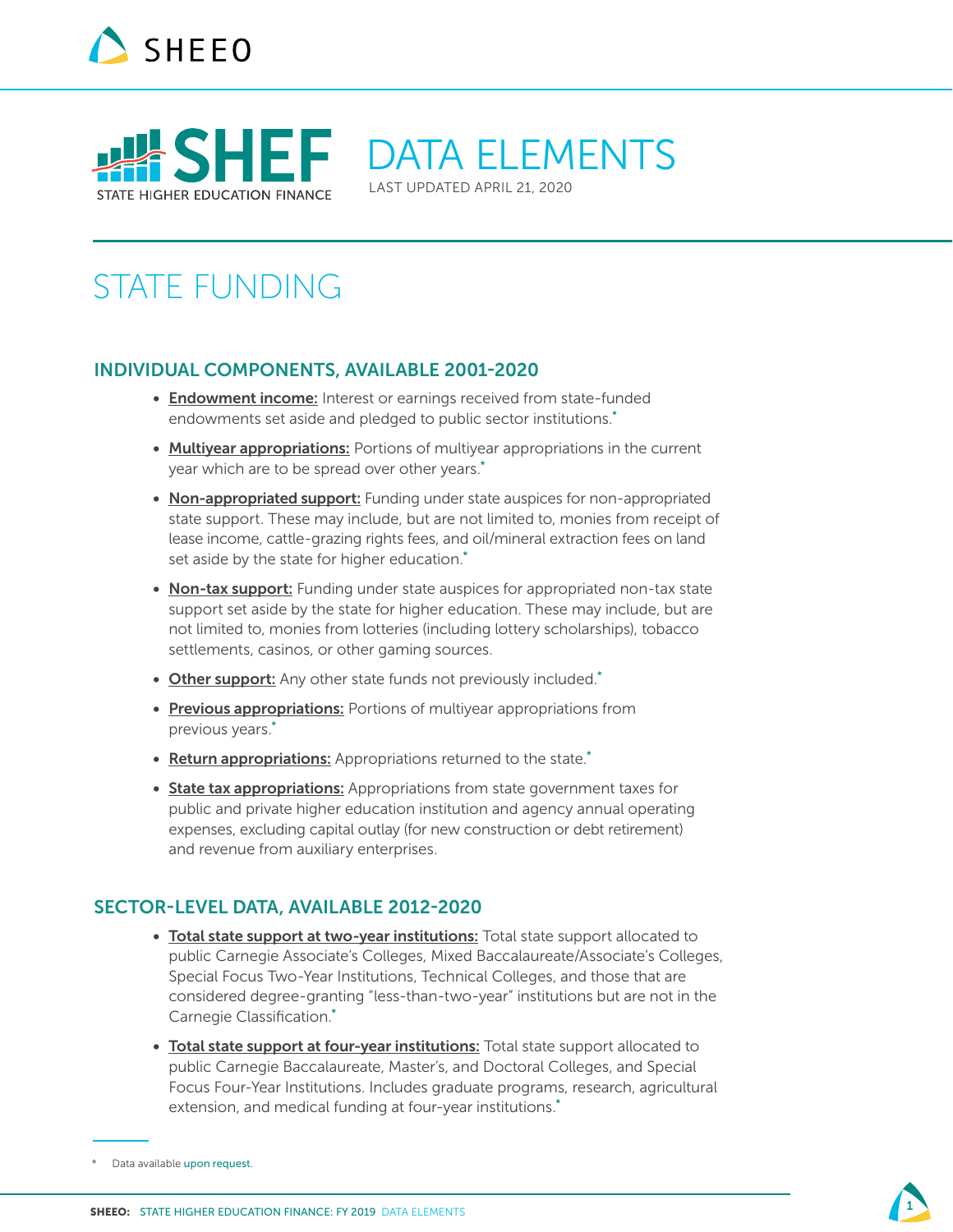• Uncategorizable total state support: Total state support that cannot be allocated to the two-year or four-year sectors. May include funds allocated to state agencies, student financial aid, non-credit and continuing education, and independent institutions.\*

- Adjustments to state support: The sum of revenues from state-funded endowments, non-appropriated support, and other support, net of any multiyear appropriations, previous appropriations, and return appropriations.
- Education appropriations: State and local support available for public higher education operating expenses, defined to include state public financial aid and exclude spending for research, agricultural, and medical education, as well as support for independent institutions or students attending them.
- General operating: The portion of state and local support appropriated directly to public institutions for the purposes of general operations.
- State and local support: State and local support is a broad measure of how much money the state provides to support all higher education. This measure does not include any sums for capital outlays and debt service or sums derived from federal sources, student tuition and fees, or auxiliary enterprises.
- Total state support: Total state support for all higher education is calculated by adding the primary sources of state funding and subtracting from that sum appropriations expected to be returned to the state and appropriations in the current year intended for use in other years (in other words, any appropriated funds that are not usable in the fiscal year for which they are appropriated). Available for 2020.
- Total education revenues: The sum of education appropriations and net tuition revenue, excluding any tuition revenue used for capital and debt service. It measures the amount of revenue available to public institutions to support instruction (excluding medical students).



<sup>\*</sup> Data available [upon request](mailto:sladerman%40sheeo.org?subject=).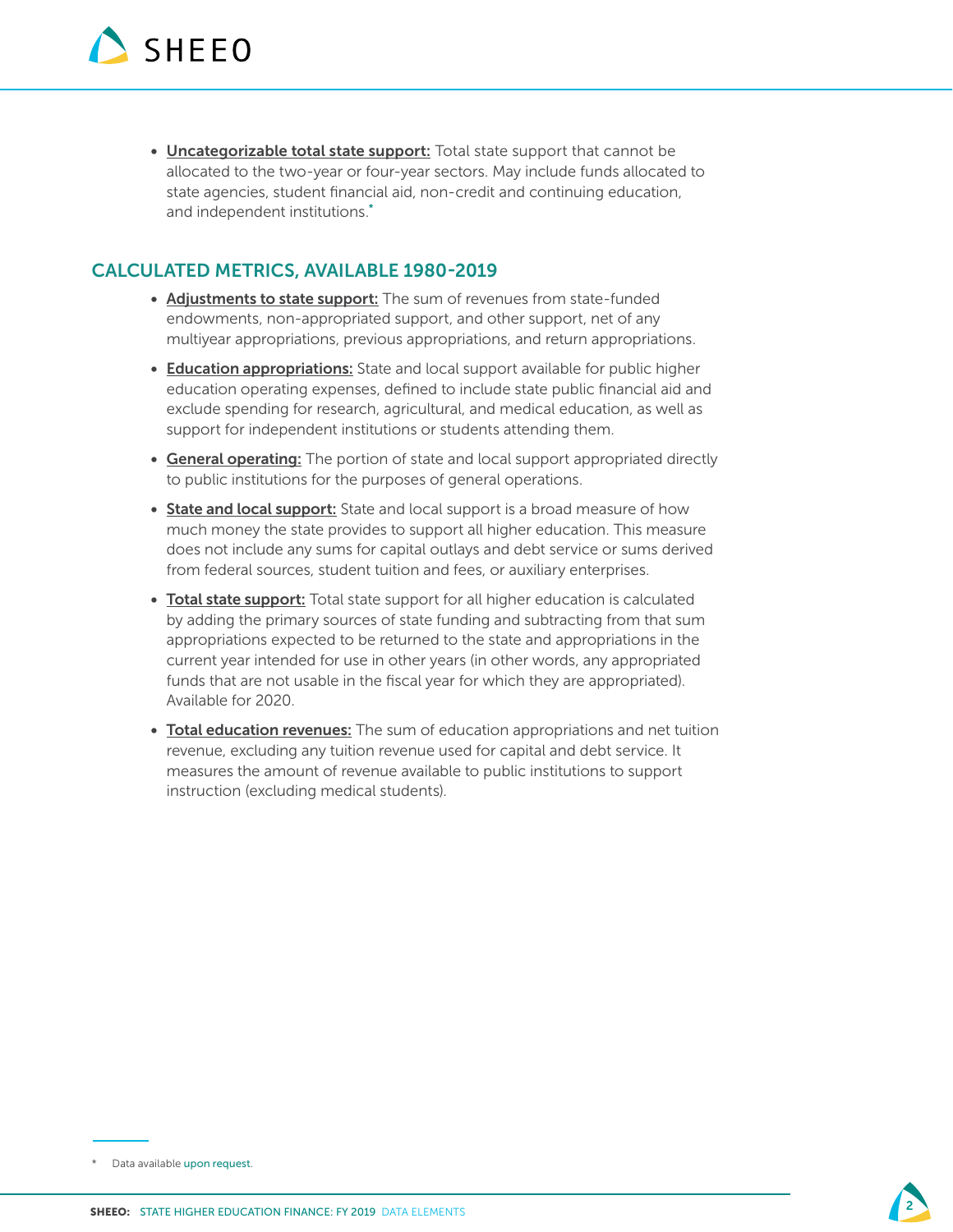# OTHER PUBLIC FUNDING SOURCES

#### INDIVIDUAL COMPONENTS, AVAILABLE 2001-2019

- ARRA: Federal American Reinvestment and Recovery Act (ARRA) revenue provided during the Great Recession to stabilize state and local sources of revenue for higher education.
- Appropriations derived from federal sources: State appropriated funds derived from federal sources.\*
- Independent capital appropriations: Sums to independent (private) institutions for capital outlay (new construction and debt service/retirement).\*
- Local appropriations: The sum of all tax appropriations from any government entity below the state level to public institutions for operating expenses. Excludes any grants from local nonprofit organizations such as chambers of commerce, charitable foundations, and other entities.
- Tuition offsets: Tuition charges collected by the institutions and remitted to the state as an offset to the state appropriations.<sup>\*</sup>

# SPECIFIC USES OF STATE SUPPORT

#### INDIVIDUAL COMPONENTS, AVAILABLE 2001-2019

- Dual enrollment appropriations: Any state or local funding to postsecondary institutions that supports dual enrollment programs. Dual enrollment refers to students who enroll in college courses offered by an institution of higher education while enrolled in high school, as part of a state, local, or postsecondary system program. May include dual credit, concurrent enrollment, and joint enrollment programs. *Not available in all states or years.*\*
- Independent operating: Sums of state support allocated to independent (private) institutions for operating expenses.
- Independent support: The sum of state allocations for independent operating expenses and financial aid awarded to students attending independent institutions.
- Non-credit: State funding for students in non-credit continuing or adult education courses, and non-credit extension courses which are not part of a regular program leading to a degree or certificate.

<sup>\*</sup> Data available [upon request](mailto:sladerman%40sheeo.org?subject=).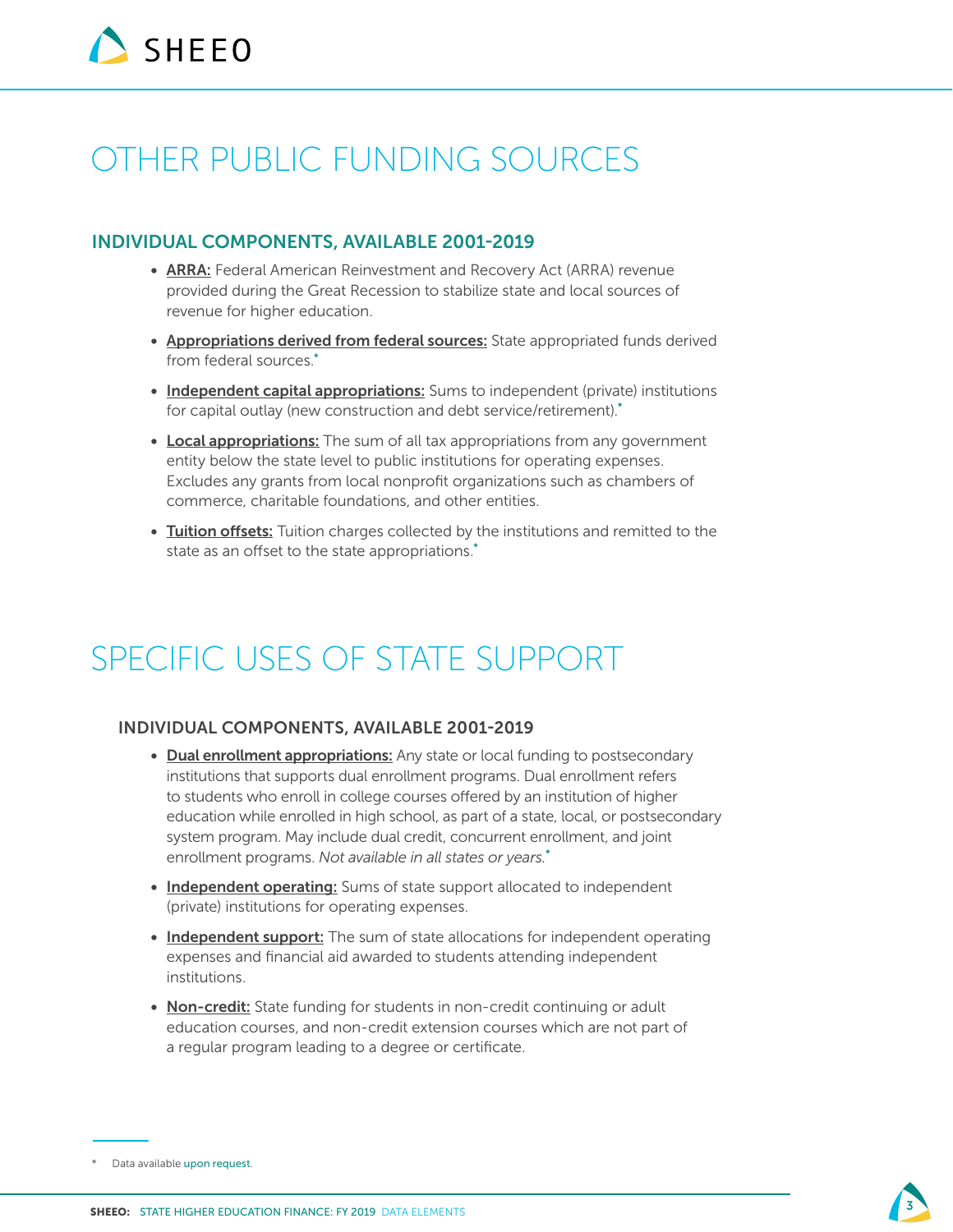# RESEARCH, AGRICULTURE, MEDICAL

#### INDIVIDUAL COMPONENTS, AVAILABLE 2001-2019

- Agriculture and extension appropriations: Appropriated sums for agricultural experiment stations and cooperative extension services.
- Hospital appropriations: Appropriated sums for teaching or affiliated hospital operations and public service patient care. Includes all medical, dental, veterinary, optometry, pharmacy, mental health, nursing, and other health science institutes, clinics, laboratories, dispensaries, etc., primarily serving the public.
- Medical school appropriations: Appropriated sums for the direct operation and administrative support of the four major types of medical schools (medicine, dentistry, veterinary medicine, and osteopathic medicine) and centers corresponding to medical enrollments.
- Research appropriations: Appropriated sums for research centers, laboratories, and institutes and appropriated sums separately budgeted by institutions for organized research. Generally, these are ongoing programs. Includes all health and science research.

#### CALCULATED METRICS, AVAILABLE 1980-2019

• RAM: The portion of total state and local appropriations targeted by legislative budget line-item identification or institutional designation for the direct operations of research, agriculture, public health care services, and medical schools.

# FINANCIAL AID

### INDIVIDUAL COMPONENTS, AVAILABLE 2001-2019

- Independent financial aid: Allocations to state scholarships or other state financial aid for students attending in-state independent (private) institutions. Includes all aid that is not expected to be repaid, such as conditional and nonconditional grant and scholarship programs, work-study, and state-funded tuition waivers. Excludes any allocation to state loan programs.
- Out-of-state financial aid: Allocations to state scholarships or other state financial aid for students attending public and independent out-of-state institutions. Includes all aid that is not expected to be repaid, such as conditional and non-conditional grant and scholarship programs, workstudy, and state-funded tuition waivers. Excludes any allocation to state loan programs.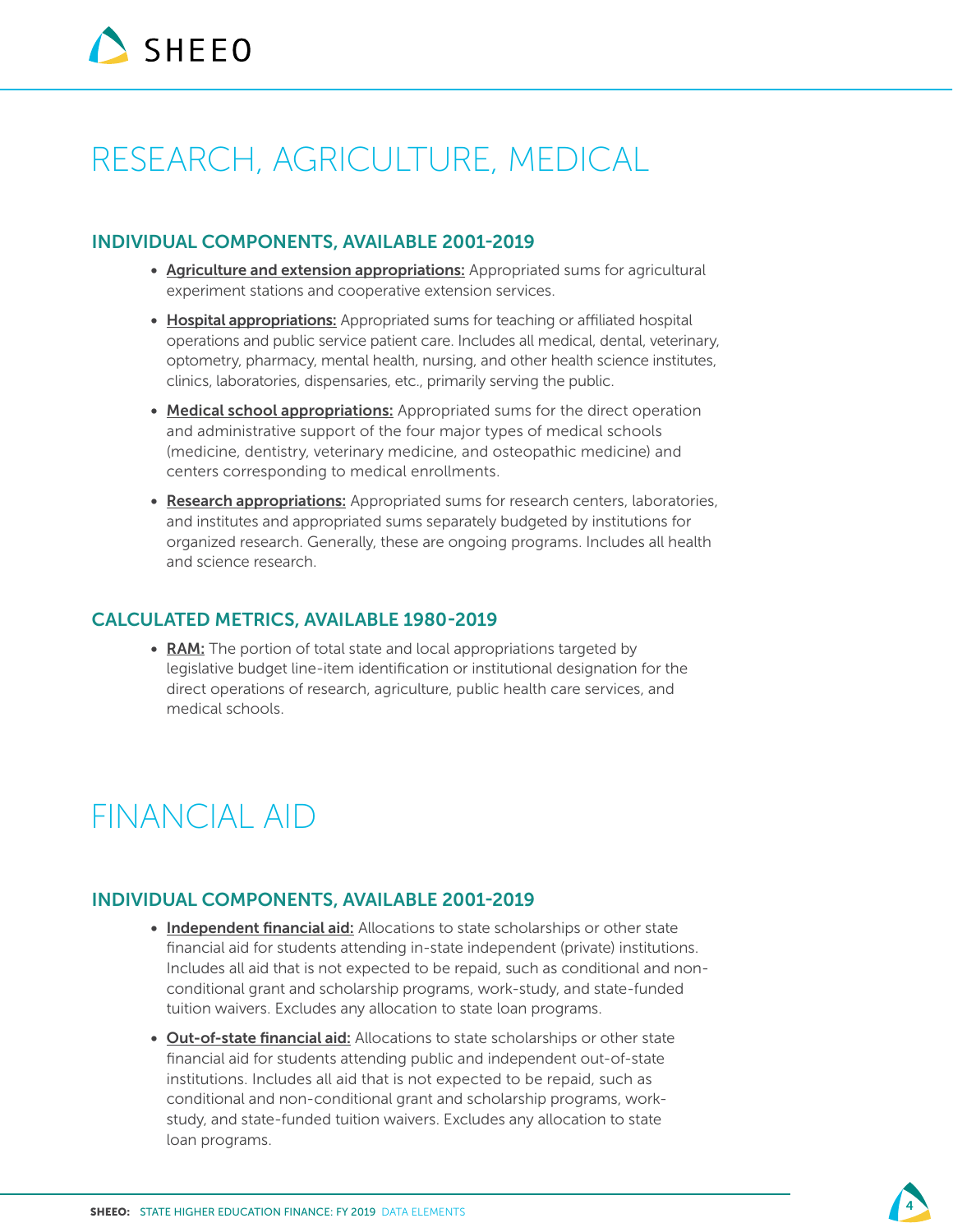• State public financial aid: Allocations to state scholarships or other state financial aid for students attending public in-state institutions. Includes all aid that is not expected to be repaid, such as conditional and non-conditional grant and scholarship programs, work-study, and state-funded tuition waivers. Excludes any allocation to state loan programs. *Not available for Washington, D.C.*

### CALCULATED METRICS, AVAILABLE 2001-2019

- State public financial aid as a percent of education appropriations: Allocations to state scholarships or other state financial aid for students attending public in-state institutions, as a proportion of total state and local support available for public higher education operating expenses (which excludes spending for research, agricultural, and medical education). *Not available for Washington, D.C.*
- Total student financial aid: Allocations to state scholarships or other state financial aid for students attending all institution types. Includes all aid that is not expected to be repaid, such as conditional and non-conditional grant and scholarship programs, work-study, and state-funded tuition waivers. Excludes any allocation to state loan programs.

# TUITION AND FEES

### INDIVIDUAL COMPONENTS, AVAILABLE 2001-2019

- Gross tuition and fee revenue: Gross tuition plus mandatory "education and general" fees from public institutions. Includes revenue from all fees required of such a large portion of all students that a student who does not pay the fee is the exception. Gross tuition and fee revenue includes state and institutional financial aid.
- Institutional discounts and waivers: Institutional student aid transferred to a student's account and tuition charges that are waived and not collected from a student. Excludes institutional dollars that would not otherwise be available (e.g., restricted funds from institutionally managed endowments or designated for tuition grants).
- Medical tuition and fee revenue: Tuition and mandatory education and general fees paid by public medical students.
- Tuition and fees used for debt service: Tuition and fee revenue used for capital debt service/retirement of capital improvement. Excludes any revenue paid by students for auxiliary enterprise debt service. Tuition and fees used for debt service are not excluded from net tuition and fees.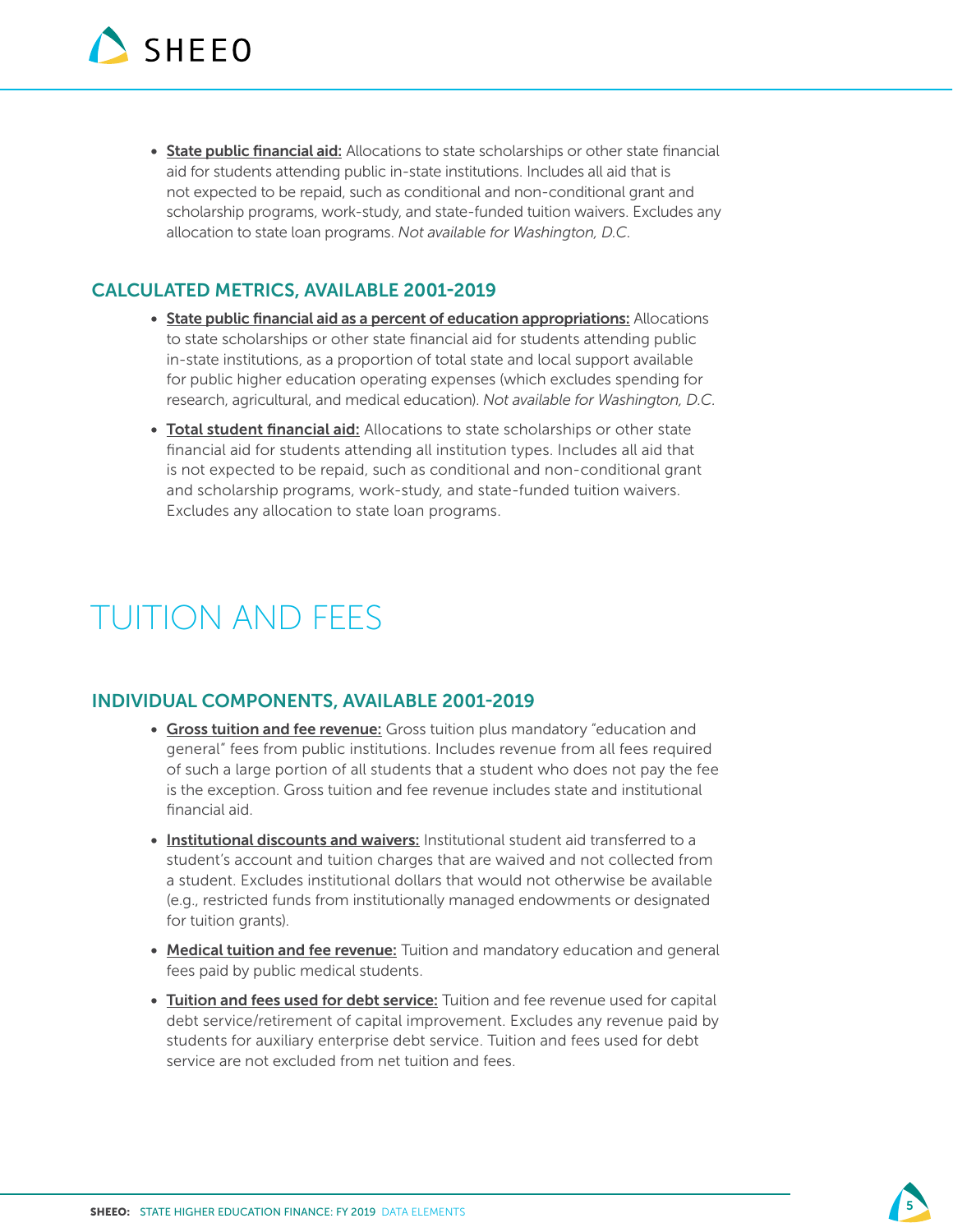#### SECTOR-LEVEL DATA, AVAILABLE 2012-2019

- Net tuition revenue at two-year institutions: Net tuition revenue at public Carnegie Associate's Colleges, Mixed Baccalaureate/Associate's Colleges, Special Focus Two-Year Institutions, Technical Colleges, and those that are considered degree-granting "less-than-two-year" institutions but are not in the Carnegie Classification. *Not available for Minnesota or New Jersey.*\*
- Net tuition revenue at four-year institutions: Net tuition revenue at public Carnegie Baccalaureate, Master's, and Doctoral Colleges, and Special Focus Four-Year Institutions. Includes graduate programs, research, agricultural extension, and medical funding at four-year institutions. *Not available for Minnesota or New Jersey.*\*

- Net tuition revenue: Gross tuition and fee revenue less state-funded student aid, institutional tuition discounts and waivers, and tuition revenue paid by medical students. This is a measure of the resources available from tuition and fees to support instruction and related operations at public higher education institutions and includes revenue from in-state and out-of-state students as well as undergraduate and graduate students.
- **Student share:** The student share is a measure of the proportion of total education revenue at public institutions that comes from students and their families (measured as net tuition revenue). Net tuition revenue used for capital debt service is included in net tuition revenue, but excluded from total education revenue in calculating this figure.



<sup>\*</sup> Data available [upon request](mailto:sladerman%40sheeo.org?subject=).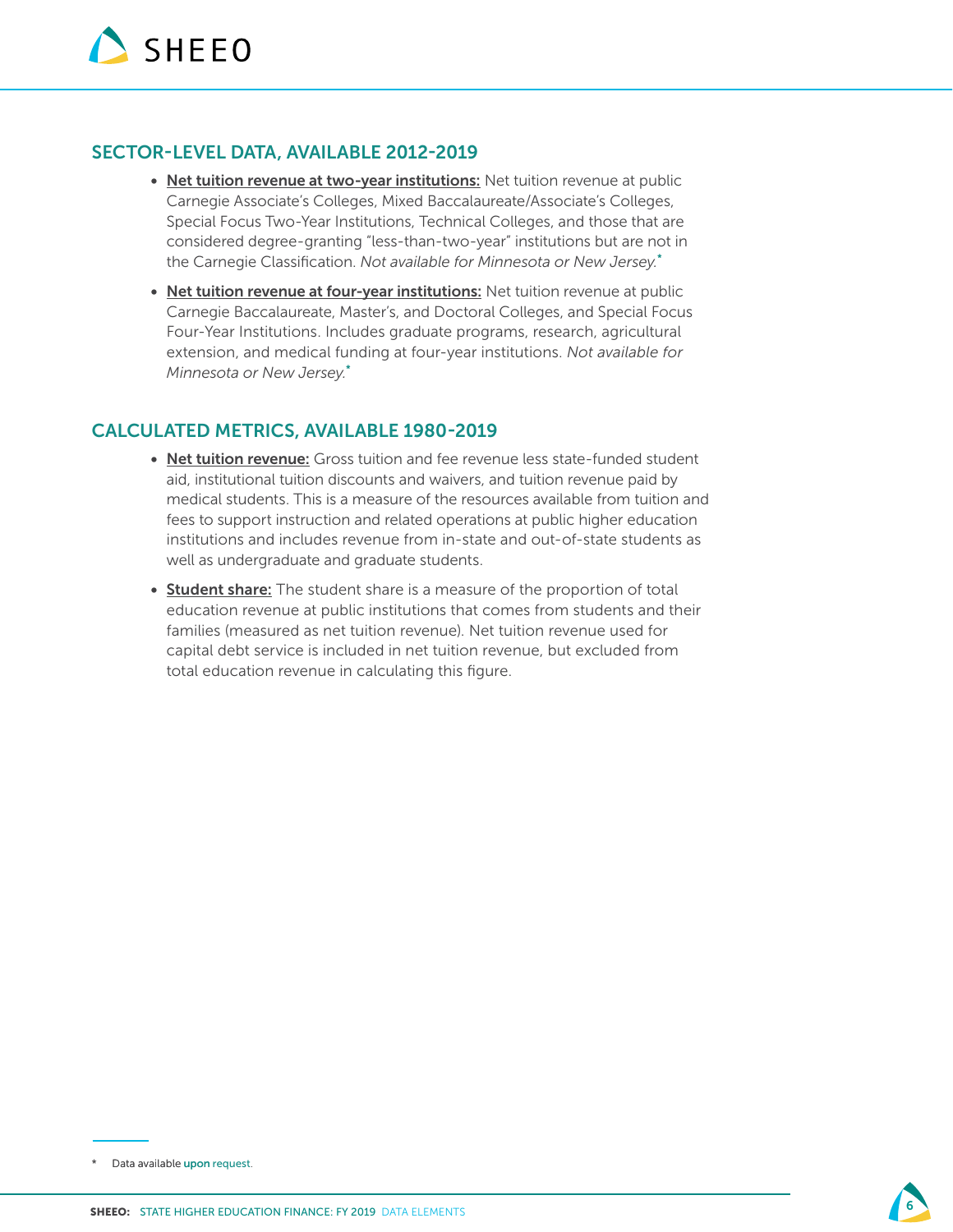# ENROLLMENT

### INDIVIDUAL COMPONENTS, AVAILABLE 2001-2019

- Dual FTE enrollment: Annual full-time equivalent enrollment calculated for students who enroll in college courses offered by an institution of higher education while enrolled in high school as part of a state, local, or postsecondary system program. May include dual credit, concurrent enrollment, and joint enrollment programs. *Not available in all states or years.*\*
- Gross full-time equivalent (FTE) enrollment: Full-time equivalent enrollment calculated from coursework creditable for a degree plus coursework in a vocational or technical program which results in a certificate or some other formal recognition. For contact hour courses, one annual FTE is the sum of total contact hours divided by 900. For undergraduate credit hour courses, one annual FTE is the sum of total credits divided by 30 (for semesterbased calendar systems) or 45 (for quarter systems). For graduate and firstprofessional credit hour courses, one annual FTE is the sum of total credits divided by 24 (for semester systems) or 36 (for quarter systems).
- Medical FTE enrollment: FTE enrollment in schools of medicine, dentistry, veterinary medicine, and osteopathic medicine.

#### SECTOR-LEVEL DATA, AVAILABLE 2012-2019

- Net FTE enrollment at two-year institutions: Net FTE enrollment at public Carnegie Associate's Colleges, Mixed Baccalaureate/Associate's Colleges, Special Focus Two-Year Institutions, Technical Colleges, and those that are considered degree-granting "less-than-two-year" institutions but are not in the Carnegie Classification.
- Net FTE enrollment at four-year institutions: Net FTE enrollment at public Carnegie Baccalaureate, Master's, and Doctoral Colleges, and Special Focus Four-Year Institutions. Includes graduate programs, research, agricultural extension, and medical funding at four-year institutions.

### CALCULATED METRICS, AVAILABLE 1980-2019

• Net full-time equivalent (FTE) enrollment: A measure of enrollment equal to one student enrolled full time for one academic year, calculated from the aggregate number of enrolled credit hours (including summer session enrollments). SHEF excludes most non-credit or non-degree program enrollments but includes coursework in a vocational or technical program which results in some formal recognition; medical school enrollments also are excluded.



<sup>\*</sup> Data available [upon request](mailto:sladerman%40sheeo.org?subject=).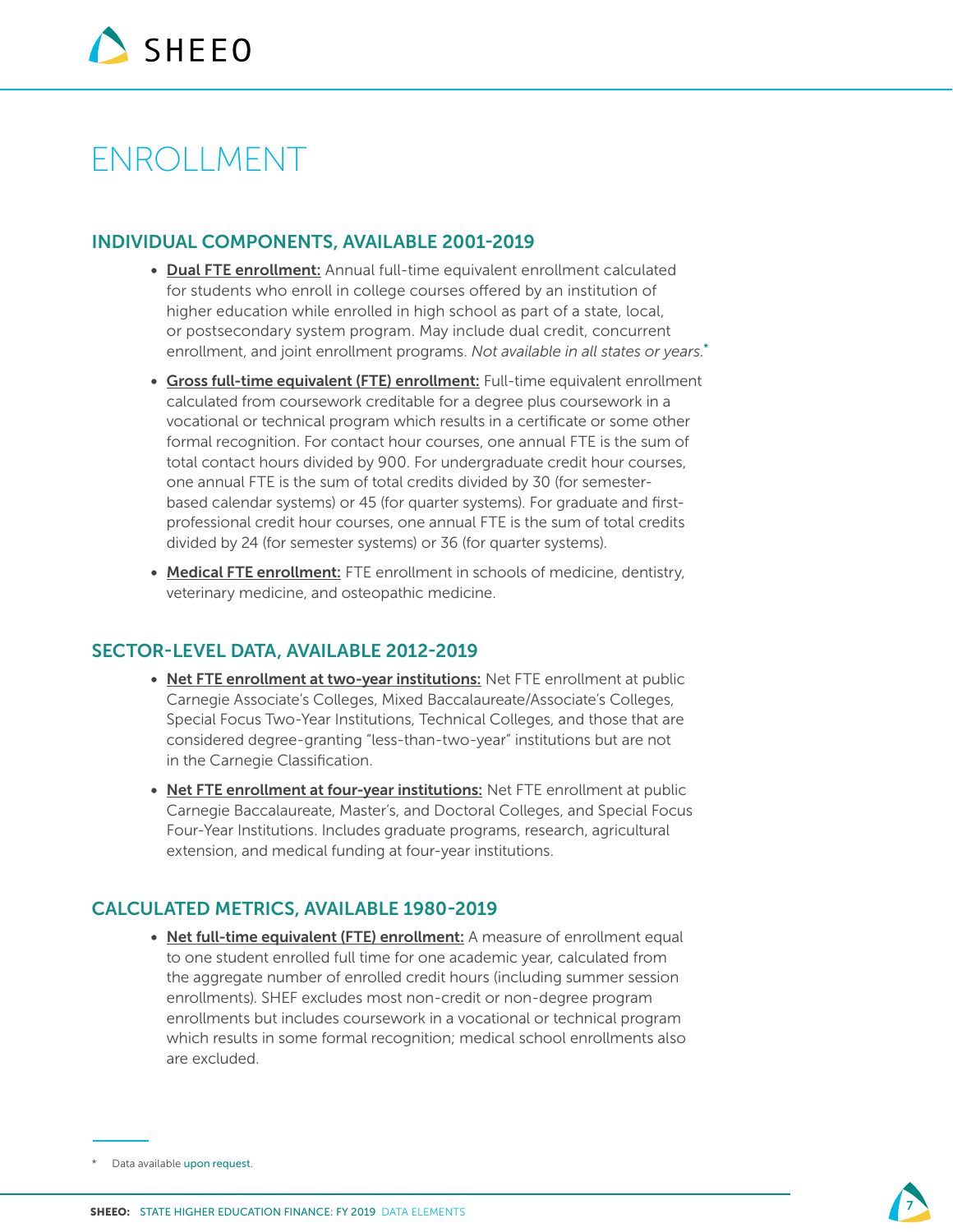# DATA ADJUSTMENTS

- Consumer Price Index (CPI): A measure of change over time in the prices consumers pay for a variety of goods and services in the U.S. CPI is provided by the [U.S. Bureau of Labor Statistics](https://www.bls.gov/bls/inflation.htm) and is indexed to the most recent fiscal year. CPI adjusts for inflation from the consumer (student) perspective.
- Cost of Living Index (COLI): State-level comparisons in SHEF are adjusted by the state-level Cost of Living Index (COLI), calculated annually by the [Council](http://coli.org/)  [for Community and Economic Research](http://coli.org/) (C2ER). This index is based on countylevel data collected by C2ER. A state index is calculated based on the weighted average of all the counties in each state. COLI is updated yearly, and SHEEO applies the latest COLI to all prior-year data. T*he state-level index is not available for Washington, D.C.*
- Enrollment Mix Index (EMI): Financial metrics in the SHEF report are adjusted down in states with a more expensive enrollment mix and up in states with a less expensive enrollment mix. To calculate EMI, Integrated Postsecondary Education Data System (IPEDS) data are used to develop a national average cost per fall FTE for each Carnegie Classification. The proportion of each state's FTE in each Carnegie Classification is multiplied by the national average cost per FTE for that classification. For each state, the products for each classification are summed, which yields the state's enrollment mix unit cost for the year. The ratio of enrollment mix unit cost to aggregated national unit cost constitutes each state's enrollment mix "index." SHEEO updates the EMI in odd fiscal years and applies the latest EMI to all prior-year data. *EMI is not calculated for Washington, D.C.*
- Higher Education Price Index (HEPI): Provided by the [Commonfund Institute](https://www.commonfund.org/commonfund-institute/higher-education-price-index-hepi/), HEPI uses faculty salaries collected by the American Association of University Professors (AAUP) and a number of price indices generated by federal agencies to track changes in the prices paid by colleges and universities. HEPI adjusts for inflation from the provider (institutional) perspective.
- Higher Education Cost Adjustment (HECA): SHEEO developed the Higher Education Cost Adjustment (HECA) to estimate inflation in the costs paid by colleges and universities. Prior-year data in SHEF are adjusted up by HECA to match the comparable amount in today's dollars. HECA is constructed from the [Employment Cost Index \(ECI\)](https://www.bls.gov/news.release/eci.toc.htm) and the [Gross Domestic Product Implicit Price](https://www.bea.gov/data/prices-inflation/gdp-price-deflator)  [Deflator \(GDP IPD\)](https://www.bea.gov/data/prices-inflation/gdp-price-deflator). The ECI reflects employer compensation costs, including wages, salaries, and benefits. The GDP IPD reflects general price inflation in the U.S. economy. HECA adjusts for inflation from the state perspective.